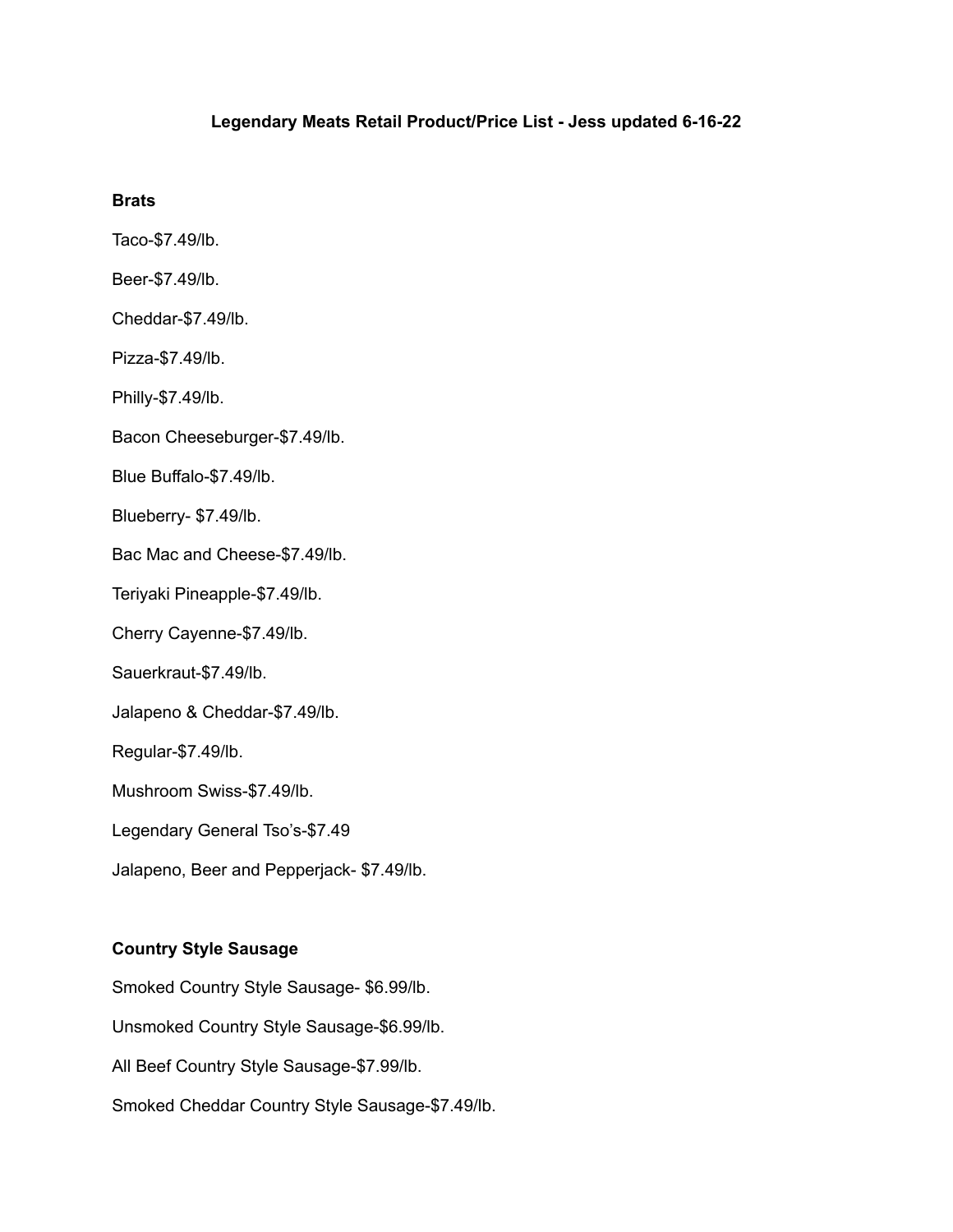Smoked Jalapeno and Cheddar Country Style Sausage-\$7.99/lb. Potato Sausage-\$6.99/lb. Sauerkraut Country Style Sausage-\$6.99/lb. Maple Country Style Sausage- \$6.99/lb. Cajun Sausage- \$6.99/lb

#### **Seafood/Fish**

Argentina Red Raw Shrimp 8/12-\$15.99/lb. King Crab Legs-\$29.99/lb. Wild Caught Sea Scallops-\$17.99/lb. Smoked Salmon-\$12.99/lb. Alaska Sockeye Salmon (1 lb bags) - \$9.99 Wild Ahi Tuna Steaks- \$8.99 Per pkg Tilapia Filets- \$5.99/lb

### **Pork**

Baby Back Ribs-\$4.49/lb.

Ham Steaks-\$2.99/lb.

Ground Pork- 1lb. pkgs.-\$2.99/lb.

Legendary Pizza Burger- \$6.99/lb.

Bulk Breakfast Sausage-\$5.49/lb.

Maple Bulk Breakfast Sausage-\$5.49/lb.

Mild Italian Bulk Sausage- \$5.49/lb.

Hot Italian Bulk Sausage- \$5.49/lb.

Hickory Smoked Bacon-\$8.49/lb.

Side Pork- \$7.49/lb.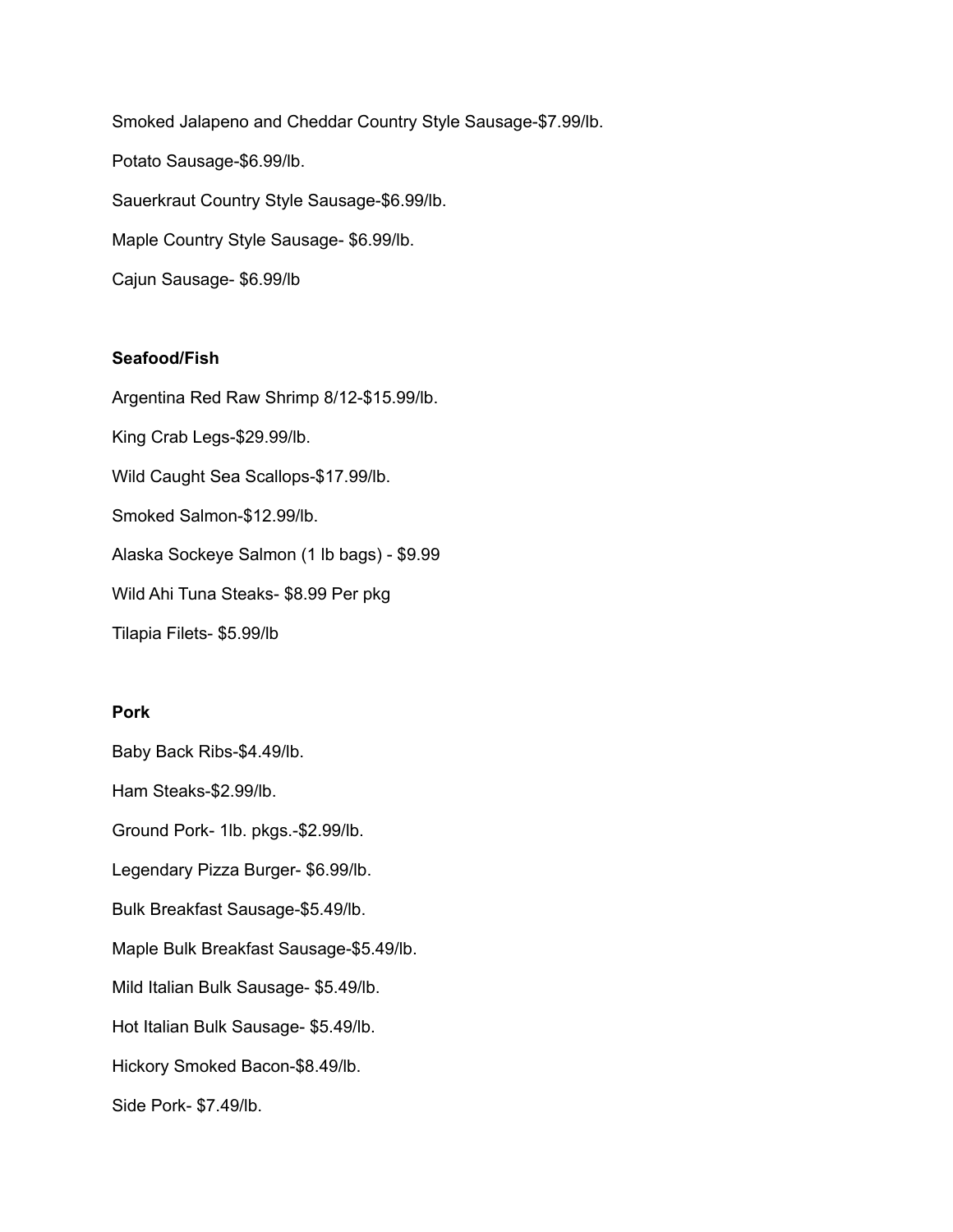Jalapeno Bacon-\$8.49/lb. Pepper Bacon-\$7.99/lb. Boneless Pork Chops-\$5.99/lb. Seasoned Boneless Pork Chops-\$5.99/lb. Bone-In Pork Chops-\$3.99/lb. Smoked Bone-In Pork Chops-\$6.99/lb. Bone-in Pork Roast-\$3.99/lb. Boneless Pork Loin Roast-\$5.49/lb. Seasoned Boneless Pork Loin Roast-\$5.49/lb. Breakfast Links-\$7.99/lb. Maple Breakfast Links-\$7.99/lb. **Chicken** Boneless Chicken Breasts-\$5.99/lb. Garlic Butter Marinated Boneless Chicken Breasts- \$7.49/lb. Honey BBQ Boneless Chicken Breast- \$7.49/lb. Whole smoked Chickens- \$4.59/lb. Whole Fryer Chickens- \$2.59/lb. Smoky Texas BBQ Whole Chicken- \$3.59/lb Amish Chicken Drumsticks- \$2.99/lb. Amish Chicken Thighs- \$2.99/lb. Chicken Gizzards- \$2.99/lb. **Summer Sausage** Cheddar Cheese Summer Sausage-\$6.99/lb. Garlic Summer Sausage-\$6.99/lb. Jalapeno and Cheddar Cheese Summer Sausage-\$7.99/lb. Regular/ All Beef Summer Sausage-\$6.99/lb.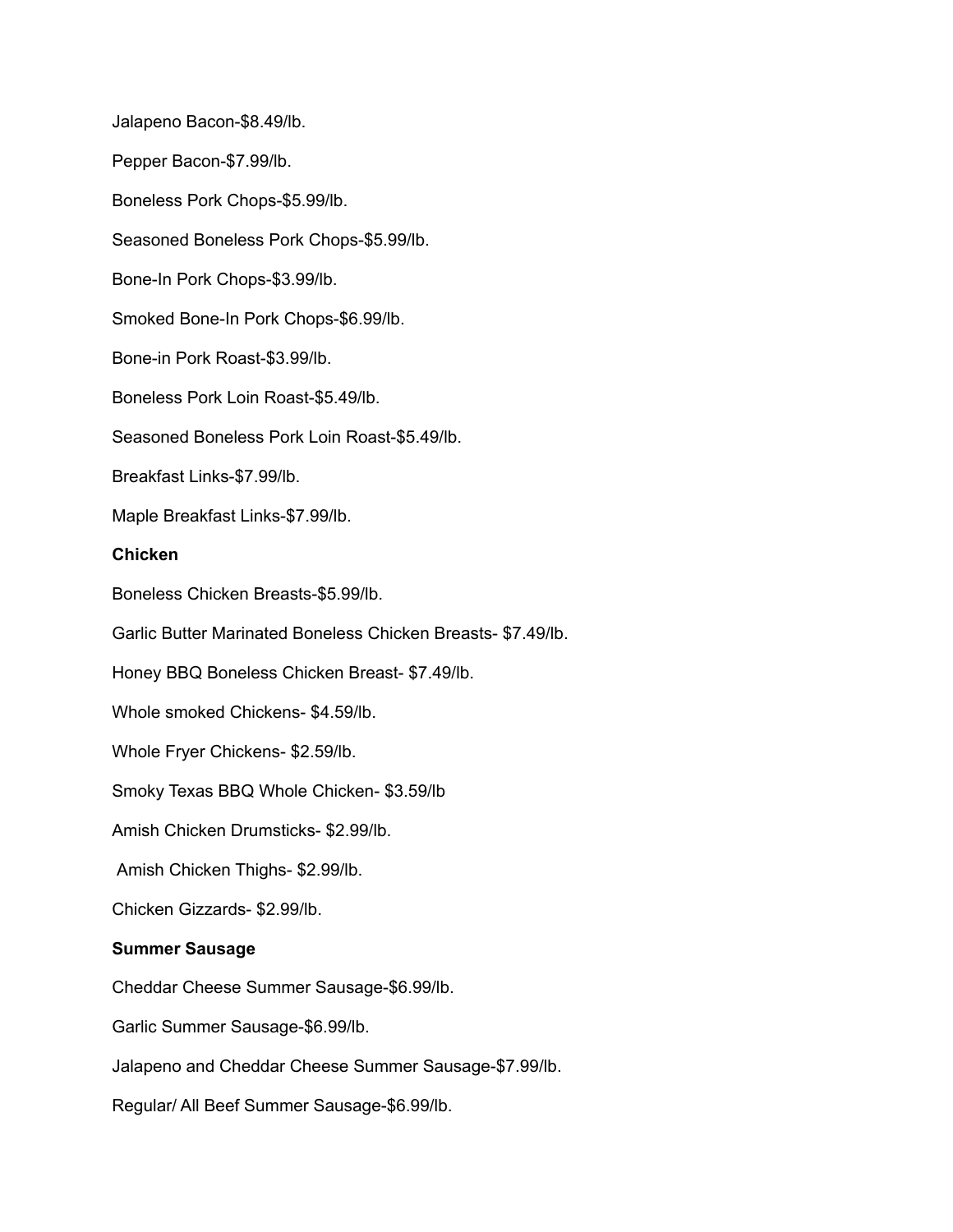Green Oliver and Pepperjack Cheese Summer Sausage-\$7.99/lb.

### **Beef**

Boneless Prime Rib Roast-Seasoned or Unseasoned- \$17.99/lb.

90% Lean Ground Beef-\$5.99/lb.- Available in 1# pkgs.

Chuck Roast-\$7.99/lb.

Seasoned Chuck Roast-\$7.99/lb.

Arm Roast-\$7.99/lb.

Seasoned Arm Roast-\$7.99/lb.

Sirloin Tip Roast-\$7.99/lb.

Tri-Tip Roast-\$9.99/lb.

NY Strip Steaks-\$15.99/lb.

T-Bone Steaks-\$15.49/lb.

Porterhouse T-Bone Steaks-\$15.99/lb.

Sirloin Steak-\$9.99/lb.

### **Beef cont'd**

Filet Mignon-\$19.99/lb.

Aged Ribeye Steak- 65-70 day aged- \$15.99/lb.

Stew Meat-\$7.49/lb.

Cube Steak-\$6.99/lb.

Soup Bone-\$3.49/lb.

Oxtail-\$5.99/lb.

Beef Tongue-\$5.99/lb.

## **Slims- All are \$11.99/lb.**

Jalapeno and Cheddar Cheese Slims

Teriyaki Slims

Regular Slims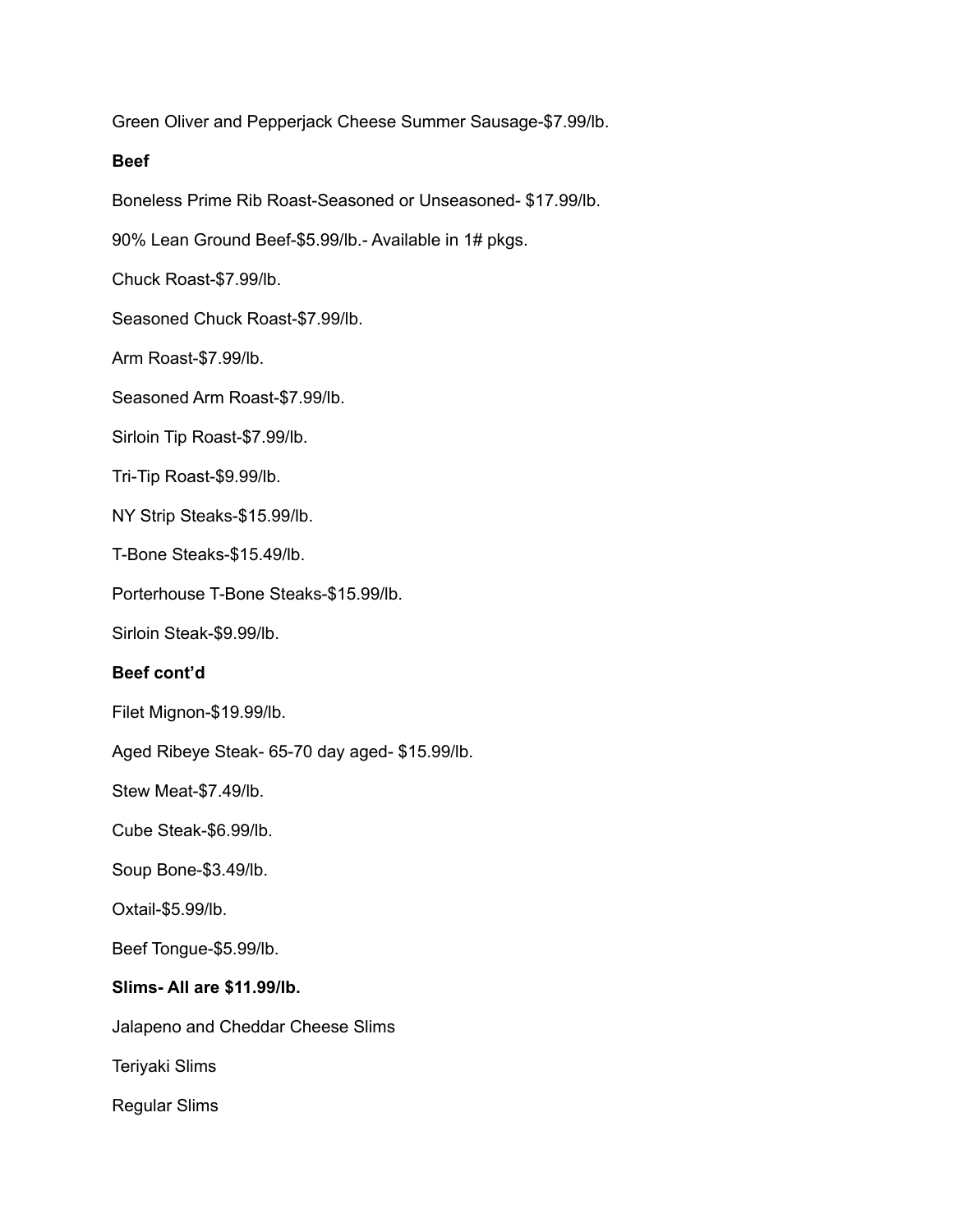Cheddar Cheese Slims

7 Pepper Slims

Garlic Slims

Honey BBQ Slims

Sweet & Spicy Slims

Jalapeno Honey Slims

## **Pressed Beef Jerky**

Legendary Pressed Jerky-\$21.99/lb.

Legendary Pressed Pepper Jerky-\$21.99/lb.

Legendary Sweet & Spicy Jerky-\$21.99/lb.

Legendary Teriyaki Pressed Jerky-\$21.99/lb.

## **Sliced Muscle Beef Jerky**

Jalapeno Honey Jerky-\$24.99/lb.

Teriyaki Jerky-\$24.99/lb.

Sweet & Spicy Jerky-\$24.99/lb.

Regular Jerky-\$24.99/lb.

Legendary Smokey Jerky-\$24.99/lb.

Legendary Sweet Heat Jerky-\$24.99/lb.

Legendary Knob Creek Jerky- \$24.99/lb.

Bloody Mary Jerky- \$24.99/lb.

## **Specialty Items**

Head Cheese-\$6.99/lb.

Tiger Meat-\$7.99/lb.

Marinated NY Strip and Sirloin Steaks- \$9.99/lb.

Marinated Ribeye Steaks-\$11.99/lb.

Baker Boy frozen hamburger bun dough-\$4.99 each